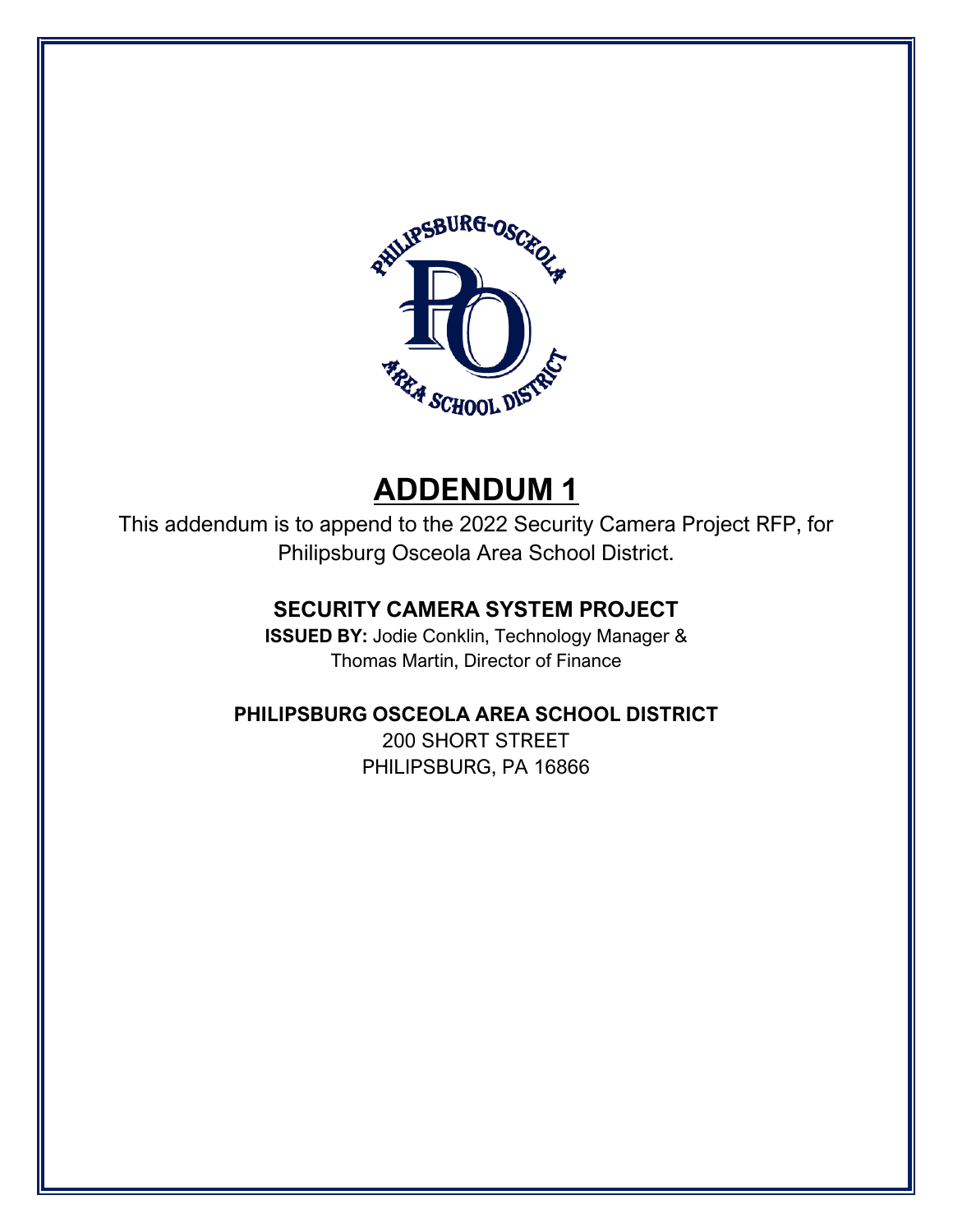## **QUESTIONS & ANSWERS**

The following questions have been posed by potential bidders and are presented below with the district's answers.

**If any participating vendors have any other questions that have not been answered in this addendum, please refer to the Questions and Clarifications section of the RFP for instructions on how to contact Jodie Conklin. Any additional questions presented to the**  district, prior to 3pm on February 25<sup>th</sup>, 2022, will be posted in an additional addendum on **the website.**

#### **GENERAL QUESTIONS:**

- **1. Do we have a desire for retention of video recordings? A week, a month?** A. We would prefer a month of retention for recordings.
- **2. Will your IDFs or backbone be available for this implementation? Will you assign us ports?**
	- A. Yes, we will provide the IDFs and will assign you ports. Additionally, if it is possible to centrally locate all terminals coming in to one closet or minimize the number of closets being run to, that would be preferable. We understand in some cases that will not be possible, but at least having a clear designation of where everything going is needed.

## **3. Do you have a desire for athletic fields to be covered?**

- A. Yes. The RFP specifically indicates our main athletic field, the football stadium at the high school, however, we also have two practice/JV fields at the middle school, on the right/back side of the building that need coverage.
- **4. Are we comfortable disclosing who did the last project, if they are not bidding they might be an asset to this information?**
	- A. No, but if there is anything specific about the previous projects and their implementation, that you would like to know, we can provide you with that information.
- **5. Do you have a desire for playgrounds to be covered?**
	- A. Yes, (we covered the playgrounds during the pre-submission meeting), each elementary building has playground areas that need covered. At Philipsburg Elementary, it is on the right, front side of the building, and at Osceola Mills Elementary, it is on the backside of the building. Both areas are lacking in coverage currently and will need more camera coverage.
- **6. The RFP mentions the removal of obsolete cabling, is there a possibility of reusing the existing cabling?** 
	- A. Yes, the middle school, and Philipsburg Elementary are both newer buildings that should have newer cabling that can be reutilized. Osceola Mills and the high school, are older buildings that you may find Cat5 cabling. We would like to only reuse Cat5e or above, no Cat5. Also, in some areas, especially for our outside cameras, you may find that the cabling has been damaged due to water getting in. If you reuse any cabling, we would like you to test the cable and re-terminate if necessary.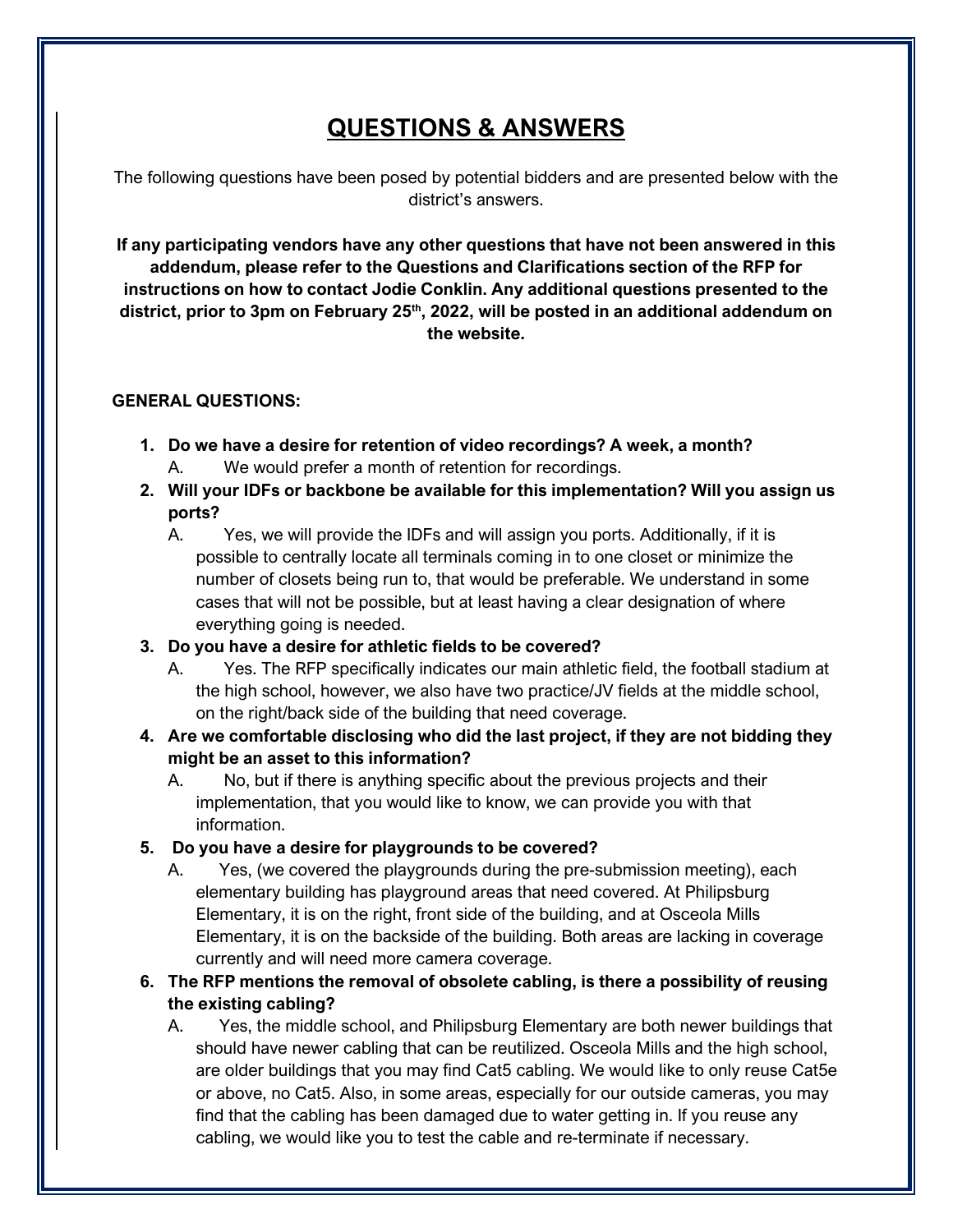#### **7. Any requirements for fluke testing, network testing?**

- A. We require all cables being re-utilized to be tested, and the cameras to be tested for functionality, but we do not require printed results provided to us.
- **8. Any requirements for printed data speed results on the cable, or just functionality of the camera?**
	- A. Just proof of functionality of the cameras. We do not need a printed data speed result, but we do require the cameras to be tested for connectivity and shown to be appearing properly in the software. As the RFP states, we do also require a 5 year warranty.
- **9. On the 5 year coverage of warranty, is there an expectation of service maintenance contract annually?**
	- A. We expect a 5 year warranty, that entails support, maintenance, etc, with no additional cost.

#### **10. The goal of your cameras is to cover the corridors?**

- A. Yes, indoors a large majority of the coverage is corridors, stairwells, and alcoves. Our gymnasiums are covered, as well as, cafeterias, and auditoriums. Classrooms, offices, are excluded from coverage. All entrances and exits must be adequately covered.
- **11. (In reference to our statement that we would like to reduce the number of cameras in certain areas, where there are multiple cameras, but one camera with multiple angles could suffice, such as in certain corridors, this question was asked) But if multiple cameras would be more cost efficient would you prefer that?**
	- A. Yes, cost is a large factor in all of the plans. We would like the most efficient, but also cost effective, so in some cases, one camera with multiple angles may not be more cost efficient than multiple cameras, in which case we would prefer the cost efficient option.
- **12. Is there cabling behind the cisco AP panels on the ceiling, that are no longer being used, and could it be reutilized for this project?**
	- A. Some of the panels may have cabling, and in those cases, yes you are welcome to reuse them. However, we ask that the cable is tested.
- **13. Do we have the intercom systems at each entrance (with video and audio)? And are they required to be included in this bid?**
	- A. We have the intercom systems at only 1, to 2, entrances at each building. At the high school, it is at the main visitor's entrance, at the middle school, it is at the admin office and the main office, and at both elementary buildings it is only at the main visitor's entrance. This system is not included in this project, and is not required to be referenced at all.
- **14. Each camera appears to be numbered, throughout the building, can you provide that to us so that we can all use the same terminology?**
	- **A.** The current camera numbering system is one we would like to forgo with this project. Each building has a different convention currently, and in some cases it is not efficient, so it is not relevant to the bids being submitted. We would like each camera to be re-numbered and named more appropriately for its placement in the buildings. During the implementation phase, once we know how many cameras will be installed and where, we will provide the winning bidder with a spreadsheet of names and numbers for each camera.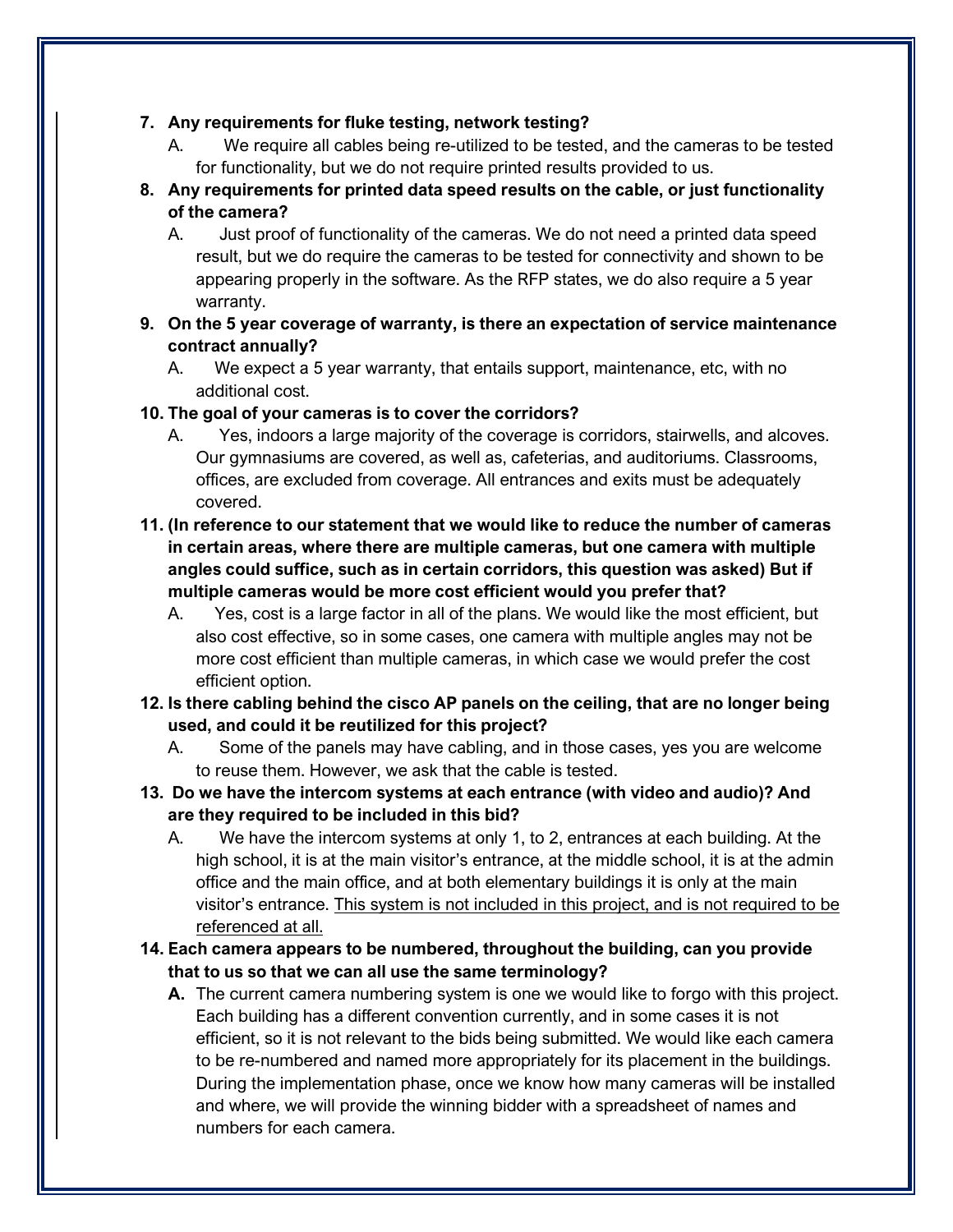## **15. Are we required to paint match where we will be installing cameras?**

A. No.

## **16. Do we want coverage on elevators?**

- A. No. We only want the coverage outside of the elevators pointing at the entrance, but not on the elevator itself.
- **17. Is there a requirement that where you have a PTZ, a PTZ must be put in its place? And if there is not a PTZ there, do you have any requirements that a PTZ must be put in, in certain areas?**
	- A. Yes, if there is currently a PTZ *(as indicated on the building plans)*, we would like it to be replaced with a PTZ. However, in areas, such as the parking lots, where there are currently no PTZ's we are open to suggestions by the bidders as to what would provide the best visibility and be the most cost efficient. Our goal is just to target problem areas, and keep cost efficiency.
- **18. Every building, every external entrance/exit, you want coverage on, as well as, practice fields?**
	- A. Yes, that is correct. Every door should have coverage, as well as, fields that are being utilized.

## **19. Do you want coverage of parking spaces?**

A. Yes. All parking lots at all buildings need dedicated focus.

## **20. Is everything pretty accessible above ceilings?**

- A. Yes.
- **21. What is the minimum standard for reuse of cable?**
	- A. Cat5e, as long as the cables are tested. We do not want Cat5 cables reused.

## **22. Can we have a copy of the blank floorplans?**

- A. Yes, we are sending an electronic copy to all participants who have already contacted us via email for floorplans, or with questions. If you have not previously emailed, Jodie Conklin, please send her an email, as denoted in the RFP, to be placed on the communication list, and she will send you a copy of the blank floorplans as well.
- **23. If the additional cameras require more ports in an IDF, is that something you are going to provide, or do the bidders need to quote in a layer 2 switch? Also, if multiangle cameras, that require additional power, are used, do we have switches that can meet the power requirements?**
	- A. We will be able to provide the ports, and necessary switches, with adequate power for any additional cameras. We do not need them as part of the bid.

## **24. Is there a preference for bullet or dome cameras?**

A. No. We do not have a preference either way. Whichever is going to provide the best coverage for that location.

## **25. Can we use the district's manlifts?**

A. Yes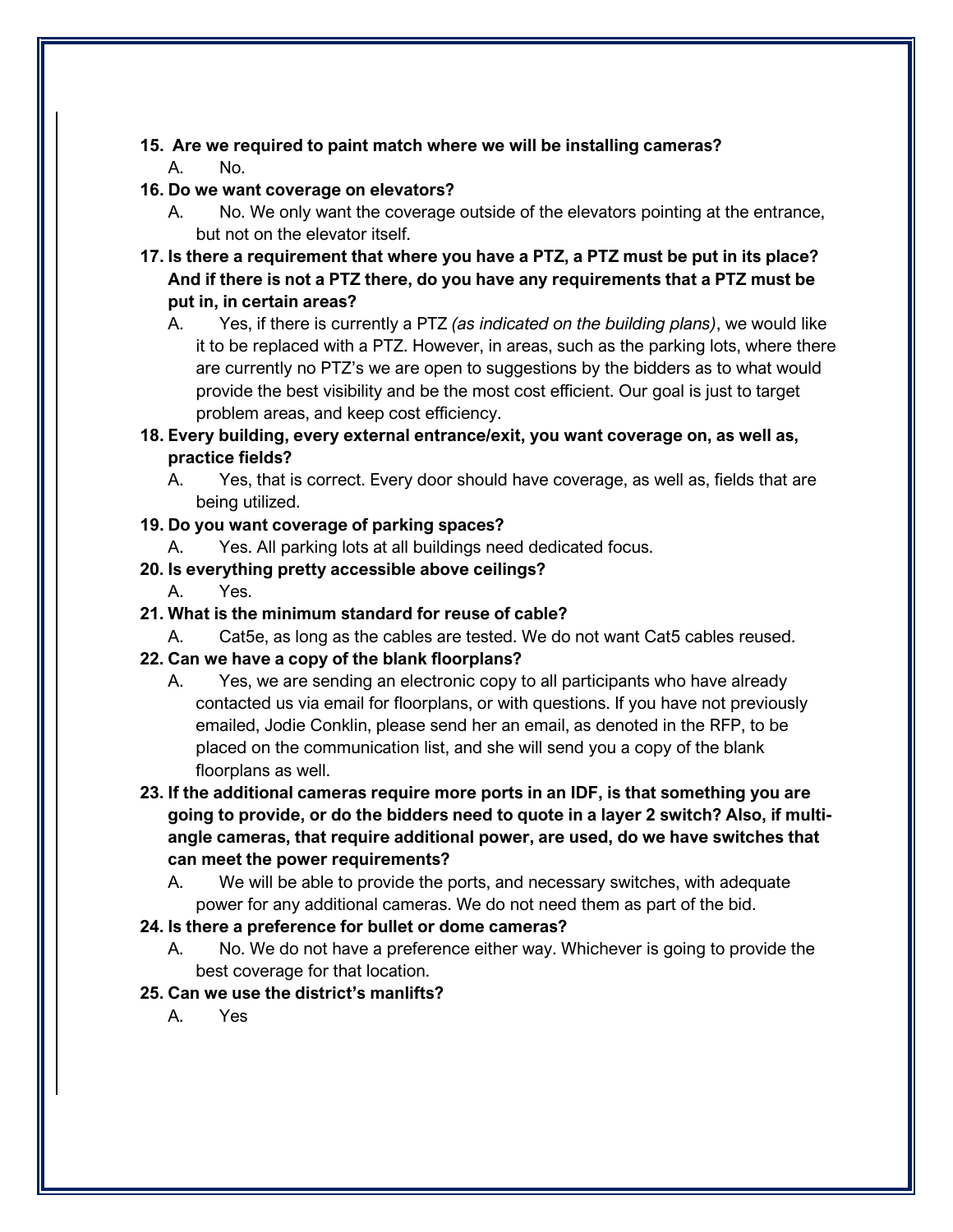- **26. (In reference to the offices where there are single camera displays on older monitors for the office staff to view) Do we have to replicate the displays? Or is the district going to handle setting up single views on monitors?**
	- A. No, you will not be responsible for setting up single monitor displays or any stationary stations for viewing purposes. The district will provide monitors and set up any single camera views, where necessary.
- **27. If we have to remove a camera from a ceiling tile, and are not replacing it with another camera (the new camera will be in a new location), are we responsible for replacing or repairing the tile?**
	- A. No. District maintenance will take care of any tile maintenance/replacement.

## **28. Are we responsible for disposing of equipment?**

- A. Yes.
- **29. Do we have all IP or a mix of IP and analog?**
	- A. We have IP as a majority of our cameras, throughout our buildings, but we have some analog in our high school.
- **30. Would companies need to budget in failures of cameras for 5 years?**
	- A. Yes. This should all be included under the 5 year warranty.

## **31. Who is in charge of replacing cameras?**

A. The vendor is in charge of replacing cameras.

## **32. How much space is between the drop ceiling?**

A. It varies from building to building, and in certain areas. Some areas are tall enough to stand up in, but some are just high enough to push cable through.

## **33. Will there be cameras in the kitchen areas of each building?**

A. No. Just inside of the cafeteria itself.

## **34. What is the most accurate camera count in each building?**

- A. High School: 54
	- Middle School: 69
	- Philipsburg Elementary: 23

Osceola Mills Elementary: 24

High School Football Stadium: 10

## **35. What are the measurements of the floor plans? (Length and width of hallways**)

A. At this time we are unable to provide accurate measurements for every hallway. The size varies.

## **36. Do you want the same color wires for each building?**

A. Yes.

## **37. Do you want us to supply a map with corresponding placements of cameras, with make and model?**

A. Yes. Each vendor needs to provide a map, using our building floor plans, of where they think the best camera placement would be, and what kind of camera would be placed there.

## **38. Will we require a demonstration with the interview?**

A. During the selection process, the district may contact bidders to come in for an interview and demonstration. The district will contact the bidder to schedule the interview/demonstration if needed.

## **39. What cameras are we opposed to?**

A. Hikvision.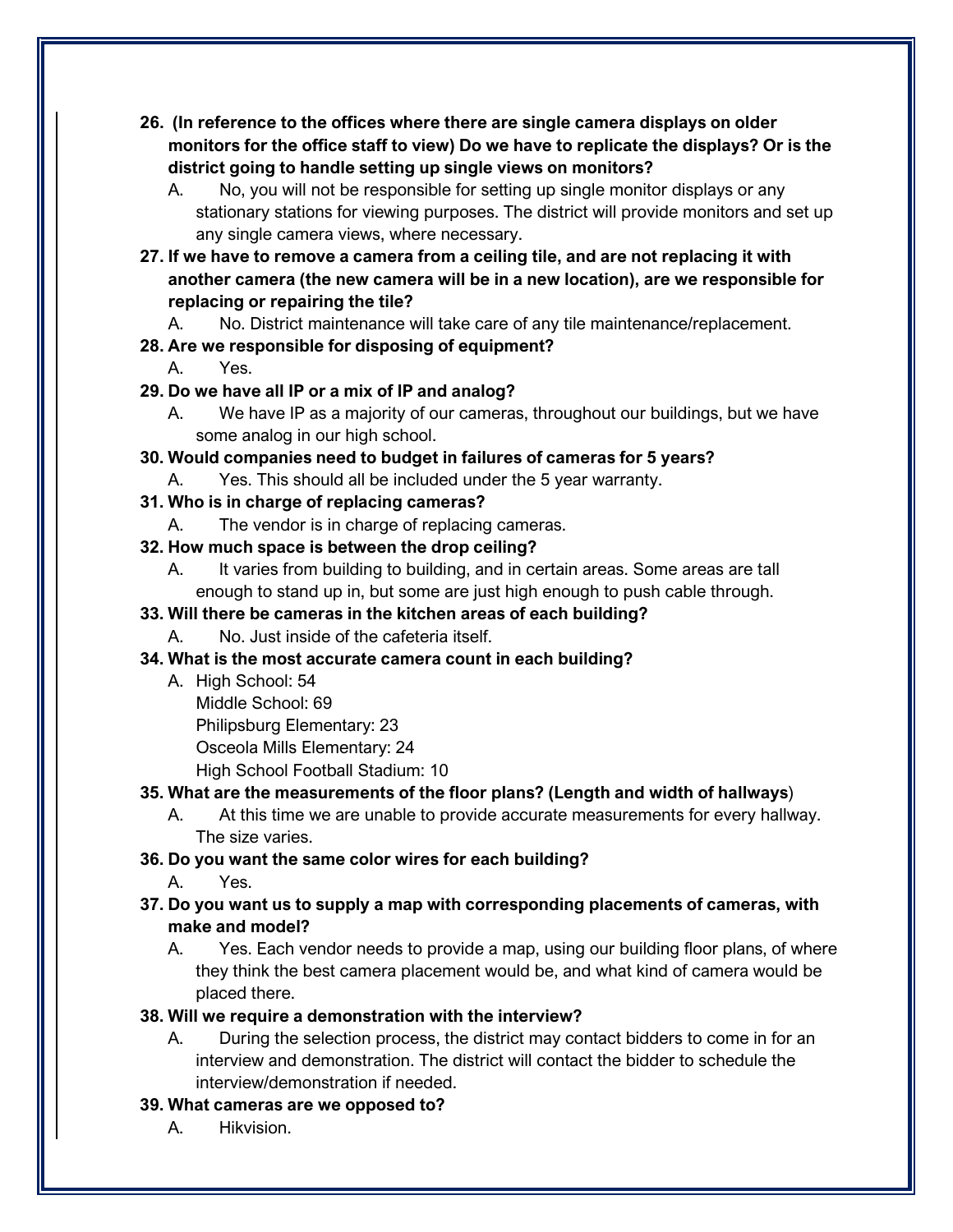#### **40. Do we have to remove cabling from access points?**

- A. No.
- **41. Can we use the cabling from access points?**
	- A. Yes.
- **42. Does the breach firewall have to be up to code?**
	- A. Yes.
- **43. Do we have plans for the football field and outside areas of the schools?**
	- A. We have plans for the football field at the high school and will be sending them to all participants who have contacted us via email. If you have not contacted us by email as of yet, please refer to the RFP section regarding Questions and Clarifications to be put on the communication chain. As for the outside of the schools, we do not have plans for the outside specifically.
- **44. Do we prefer conduit or cable channeling? And if using conduit, should it be metal or plastic?**
	- A. We do not have a preference. Whatever is the most cost effective.
- **45. What is the total number of analog cameras?**
	- A. 36
- **46. Do we want any extra cameras, to keep on hand if something should need to be replaced?**
	- A. No. We would like the 5 year warranty to cover any replacements and extra materials, and do not need anything included in the bid to have as extra on our site.

#### **47. Do we prefer IP or coax?**

A. IP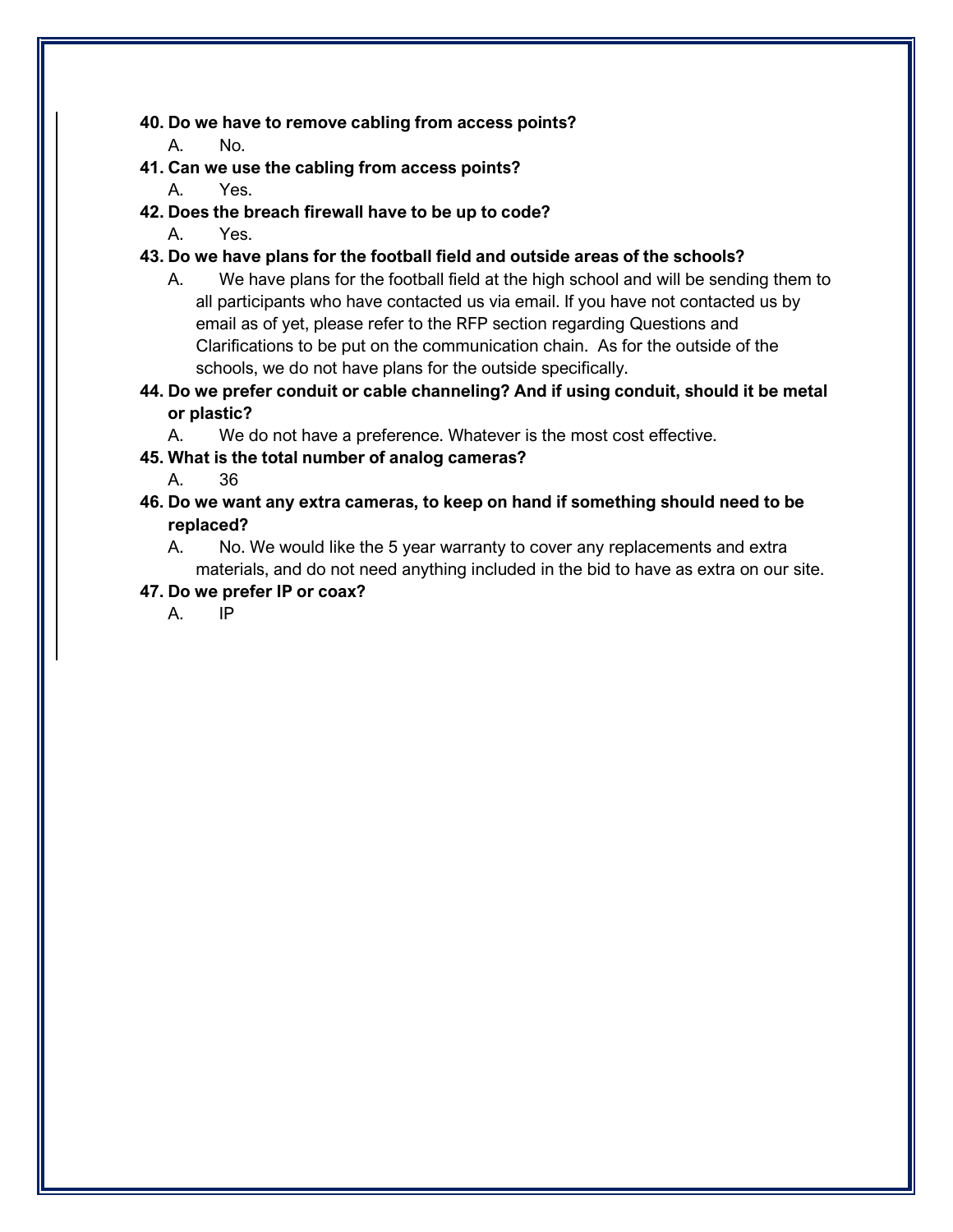#### **MIDDLE SCHOOL RELATED QUESTIONS:**

#### **1. Do we need cameras in the administration wing?**

- A. No. Just the hallway going into the admin wing, and the exterior door to the admin office need covered.
- **2. Do we want the fitness room covered?**
	- **A.** No. The hallway outside of the fitness room, going to the cafeteria does need coverage though.
- **3. Do we have blind spots in the gymnasium area in our middle school?** 
	- A. Yes, just in the immediate alcove at the beginning of the gym, through the doors from the cafeteria, near the storage closets. There are cameras in all four corners of the gym, but the alcove is not very visible in the coverage.
- **4. Any blind spots or concerns in the auditorium of the middle school?**
	- A. Yes, one of the main entrances is a corridor coming into the auditorium, on the stage left, and is not covered at all in our current coverage. Additionally, there is a stairwell going up the right side of the stage that has no coverage.
- **5. Are there currently no cameras in these (the staircase to the right of the itech office leading outside of the middle school to the back, and the staircase directly behind the cafeteria leading outside the middle school to the front) staircases?**
	- A. No. Currently they are areas with no coverage, and need coverage added because they are doors that lead directly outside.

## **6. The library in the middle school will not have coverage?**

- A. No. The library is technically a classroom, and will not be an area of coverage. (On the building plans, that includes what appears as the "Library Hallway". That is all part of the library and will not be covered.
- **7. Are all 3 IDF's in the middle school upstairs, and a single MDF downstairs?** A. Yes, that is correct.
- **8. There is a camera missing from the building floor plans, directly outside the admin doors on the map, at exit 15. There is currently a camera facing towards the small parking lot.**
- **9.** I**s there any desire or need for coverage on the maintenance utilities, directly outside the middle school building, near the admin parking lot?**
	- A. If possible we would like it to be part of the coverage of the parking lots, both on the side and back of the middle school. We do not need any dedicated cameras placed inside of that fenced maintenance area though.

## **10. How many PTZ cameras are at the middle school?**

- A. Currently there are no PTZ cameras, however, we have four parking lots around the building, and two practice fields (one on the right side of the building, and one on the back side of the building) that need full coverage, and currently are lacking in areas of coverage, so PTZs may be needed in some of those areas.
- **11. Do we want cameras for the entrance to the hallway between the board room and the fitness room?**
	- A. All hallways and entrance to the hallways need to be covered. The board room and the fitness rooms themselves will not have cameras inside.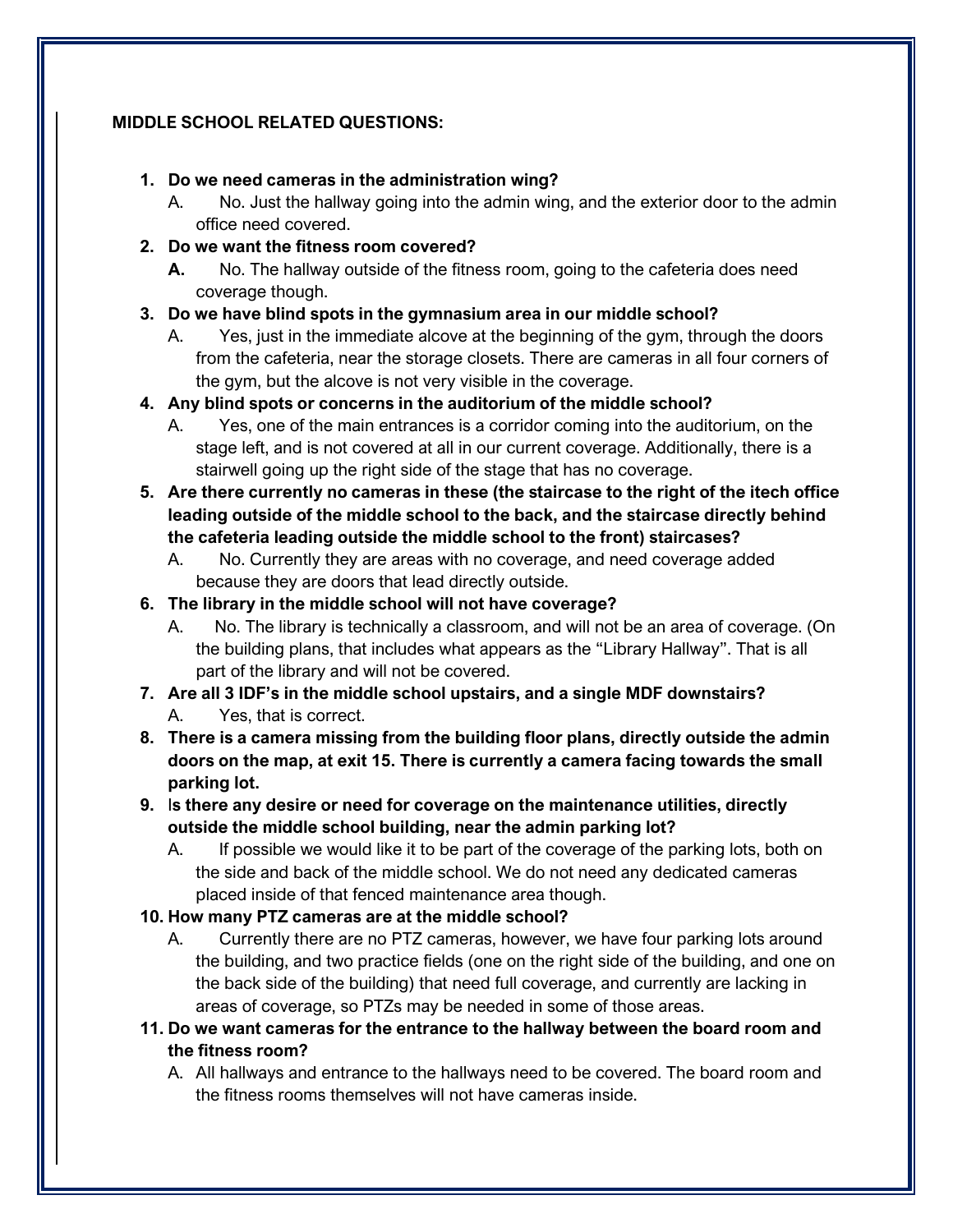#### **OSCEOLA MILLS ELEMENTARY RELATED QUESTIONS:**

- **1. Is there a closet on all floors of Osceola Mills Elementary?**
	- A. Yes, there is one closet in the basement, 2 on the first floor, and one on the second floor.
- **2. Are there any existing cameras terminating into the closet in the basement of Osceola Mills Elementary?**
	- A. No, but it is an option to bring any cameras in the basement into that closet
- **3. Is there only one stairwell in Osceola Mills Elementary that goes from the basement to the second floor?**
	- A. No. There are 2 stairwells. If you refer to the building floor plans, Stairs #3 and Stairs  $#4$ , both go from the basement to the  $2<sup>nd</sup>$  floor.
- **4. Is the kitchen drop tile or hard ceiling at Osceola Mills Elementary?**
	- A. Drop tile.
- **5. Is there any power in the shed in the playground of Osceola Mills Elementary?**
	- A. No.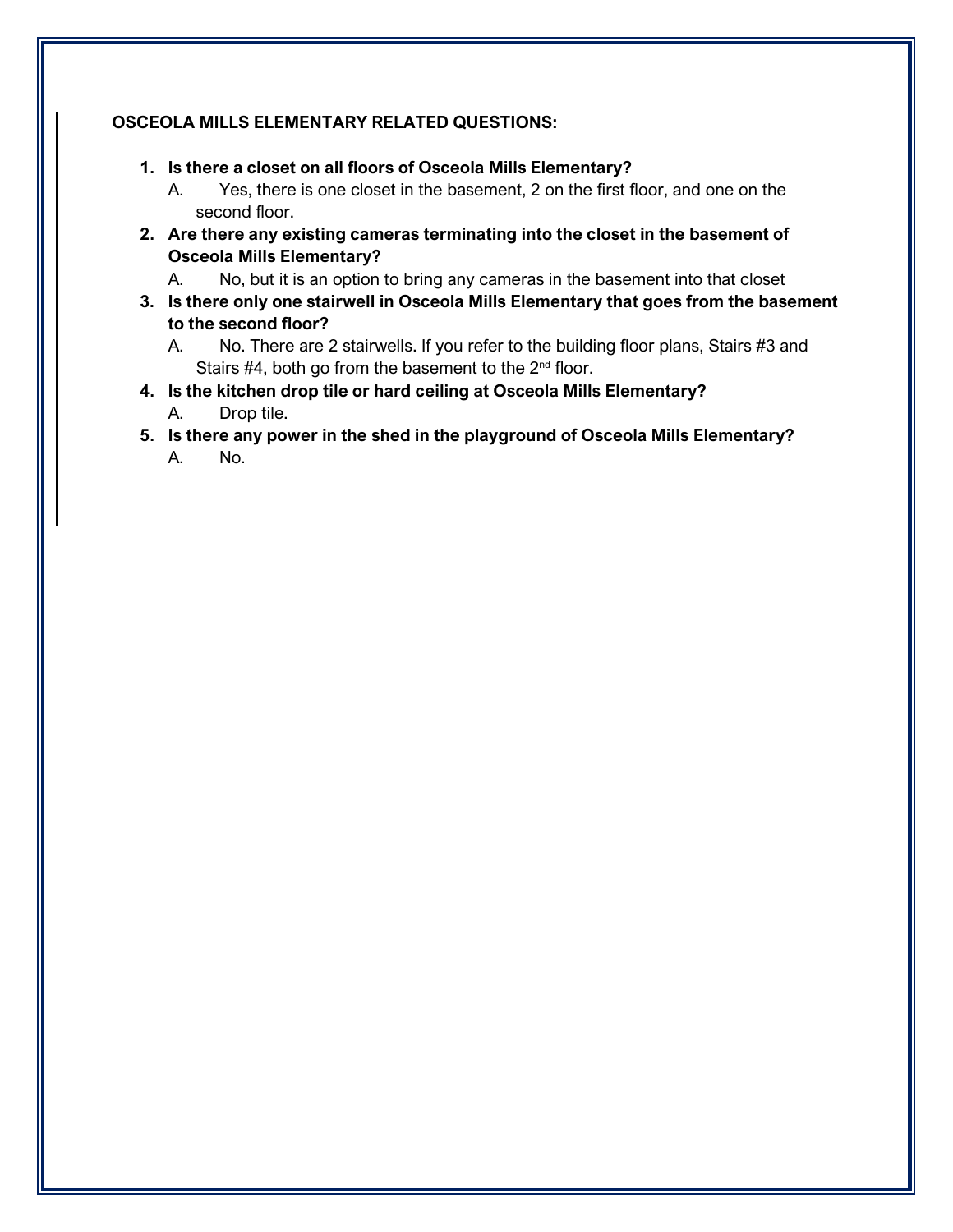#### **HIGH SCHOOL RELATED QUESTIONS:**

- **1. Are you requesting us to change the current situation at the high school parking lot, where the NVR is outside in a box on the pole, and move it inside? Is the point to point still okay, and can we use the current point to point? Is it ubiquity? Would you provide the switch for power, in this outside box?**
	- A. We do not want any hardware outside, other than a switch for power, and we will provide the switch for the power. Point to point is okay, and you can use the current setup. It is ubiquity
- **2. The map does not show the fourth PTZ in the parking lot (next to Door Set 2, there are 2 PTZs on that pole).**

## **3. Are there any exterior coverage issues at the high school?**

- A. Yes, on the backside of the building, and on the left/backside of the building (on the map it is the areas from Door 4 all the way around to Door 18). The front of the building, in the main parking lot, is well covered with multiple PTZs.
- **4. Do you have an IDF in the press box of the football field at the high school?**
	- A. Yes. There is an IDF in the press box, as well as, fiber back to the building, and two switches in two closets (one right behind the concession stands, and one between the locker rooms).

## **5. How many cameras are at the football field at the high school?**

- A. There are 10
- **6. Is there an IDF anywhere else, beside in the Press Box, at the high school football field?**
	- A. Yes, there are 2 in the lower out buildings. One behind the concession stand near the ramp, and the other is in between the locker rooms.
- **7. Are there any areas down by the football field that is lacking coverage that we would like coverage?**
	- A. Yes, on the west side of the fields, opposite the bleachers has little coverage. There is only one bullet camera facing the far entrance.

## **8. Where is the MDF at the high school?**

- A. In the upstairs closet, between rooms 207 and 209.
- **9. There are currently no cameras in the auditorium. Should there be cameras in there?**

A. Yes, we would like cameras in the auditorium. Preferably facing the entrances and exits.

## **10. Where are the IDFs in the high school?**

- A. They are in the following locations:
	- Rooms 100, 112, and 114
	- A room next to the downstairs boiler room
	- Closet between 207 and 209
	- Closet next to the AD office (on the second floor of the building plans)
	- The upstairs boiler room
- **11. Can we use the main office closet in the high school as an IDF?**
	- A. Yes.